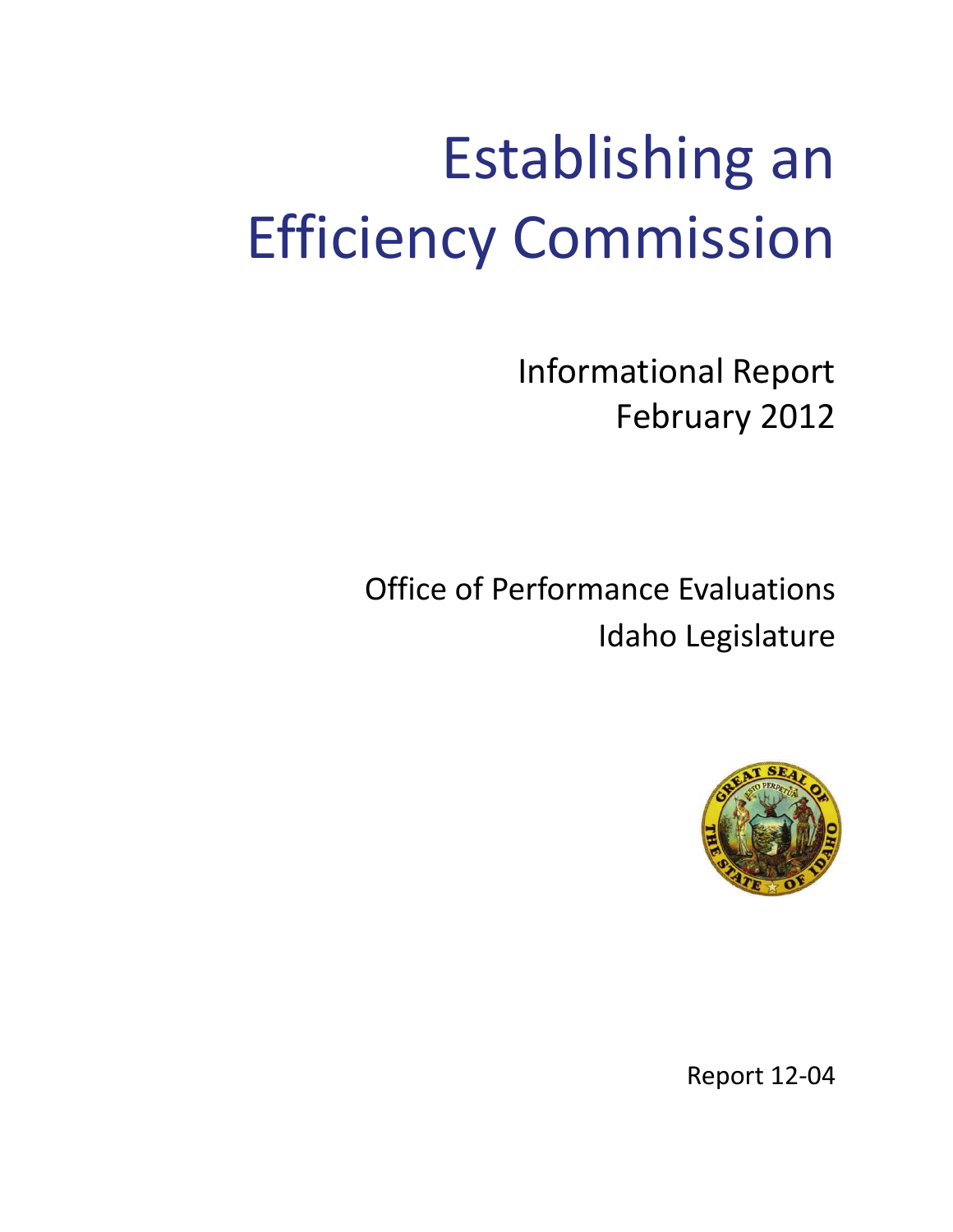Created in 1994, the legislative Office of Performance Evaluations operates under the authority of Idaho Code §§ 67‐457 through 67‐464. Its mission is to promote confidence and accountability in state government through professional and independent assessment of state agencies and activities, consistent with legislative intent.

The eight‐member, bipartisan Joint Legislative Oversight Committee approves evaluation topics and receives completed reports. Evaluations are conducted by Office of Performance Evaluations staff. The findings, conclusions, and recommendations in the reports do not necessarily reflect the views of the committee or its individual members.

#### **2011–2012 Joint Legislative Oversight Committee**

James C. Hammond Maxine T. Bell Dean M. Mortimer **Elaine Smith** 

#### **Senate House of Representatives**

Elliot Werk, Co-chair Clifford R. Bayer, Co-chair Michelle Stennett Shirley G. Ringo

> Rakesh Mohan, Director Office of Performance Evaluations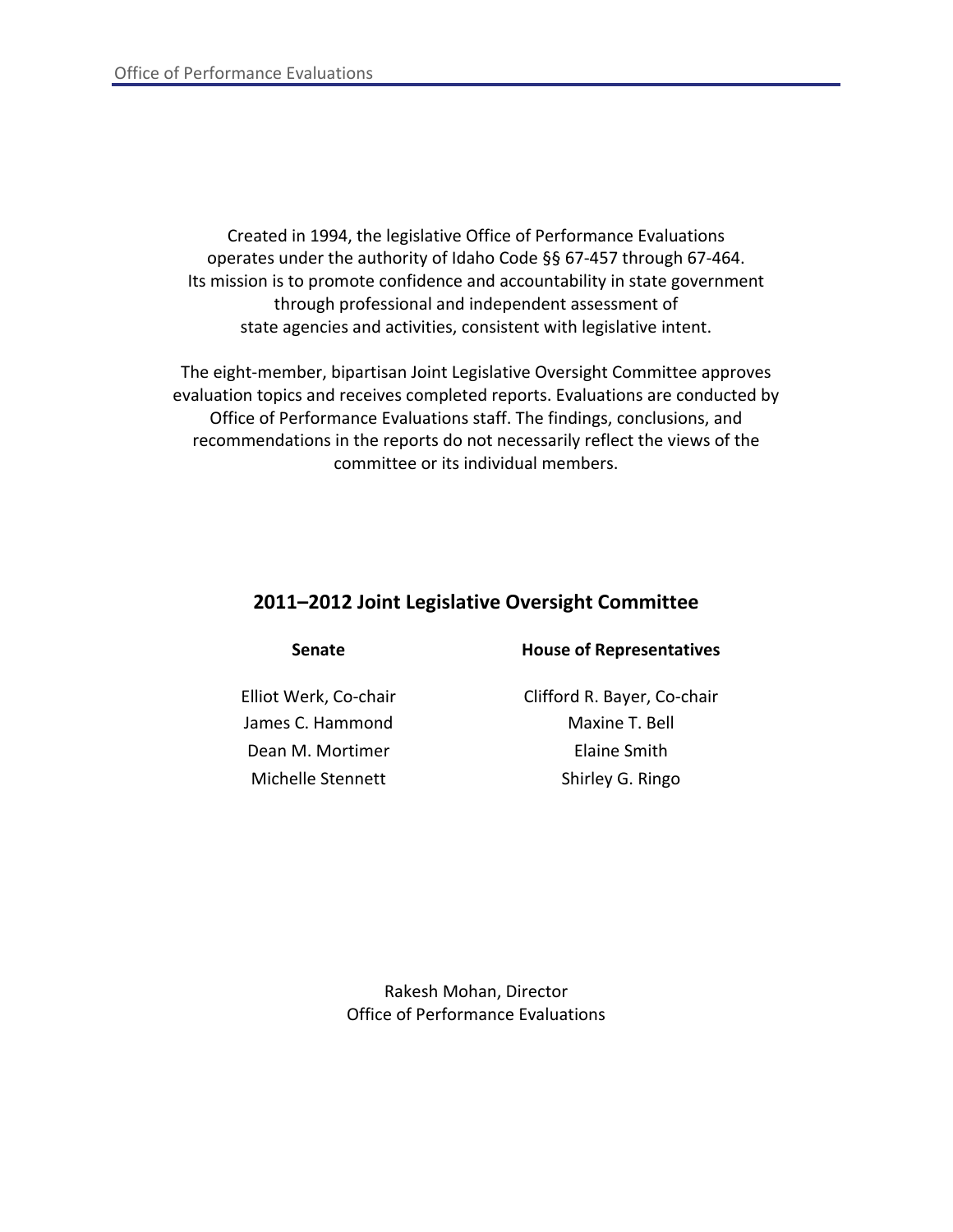# Establishing an Efficiency Commission

February 2012

Report 12‐04

Office of Performance Evaluations 954 W. Jefferson St., 2nd Fl. P.O. Box 83720, Boise, Idaho 83720‐0055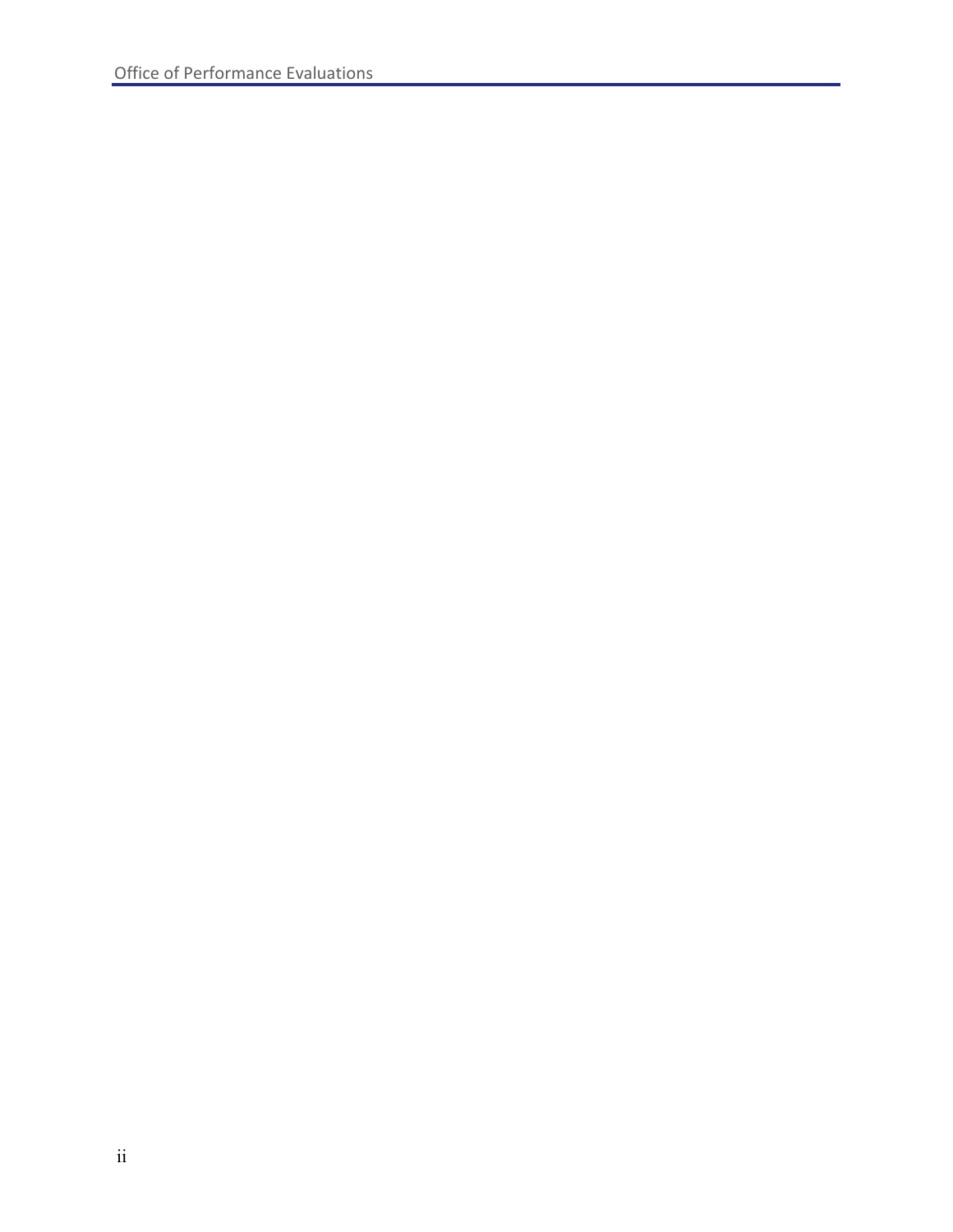

954 W. Jefferson St. PO Box 83720 Boise, ID 83720-0055

Phone: (208) 332-1470 Fax: (208) 332-1471 www.idaho.gov/ope

**Rakesh Mohan Director** 

#### **Joint Legislative Oversight Committee**

#### **Senators**

Elliot Werk, Co-chair James C. Hammond Dean M. Mortimer Michelle Stennett

#### **Representatives**

Cliff Bayer, Co-chair Maxine T. Bell Elaine Smith Shirley G. Ringo

# **Office of Performance Evaluations** Idaho Legislature

February 24, 2012

Members Joint Legislative Oversight Committee Idaho Legislature

In March 2011, you directed us to identify best practices for establishing an efficiency commission by looking at the experience of other states and examining current literature.

Our research of efficiency commissions in other states provided us with six elements of successful commissions. We also looked at Idaho's experience with efficiency commissions to reform state government. We found that the Governor's 2020 Blue Ribbon Task Force report offers many good recommendations that would be useful for policymakers to reassess before deciding whether a new commission is needed.

Sincerely,

 $R_{\rm m}$  Moon

Rakesh Mohan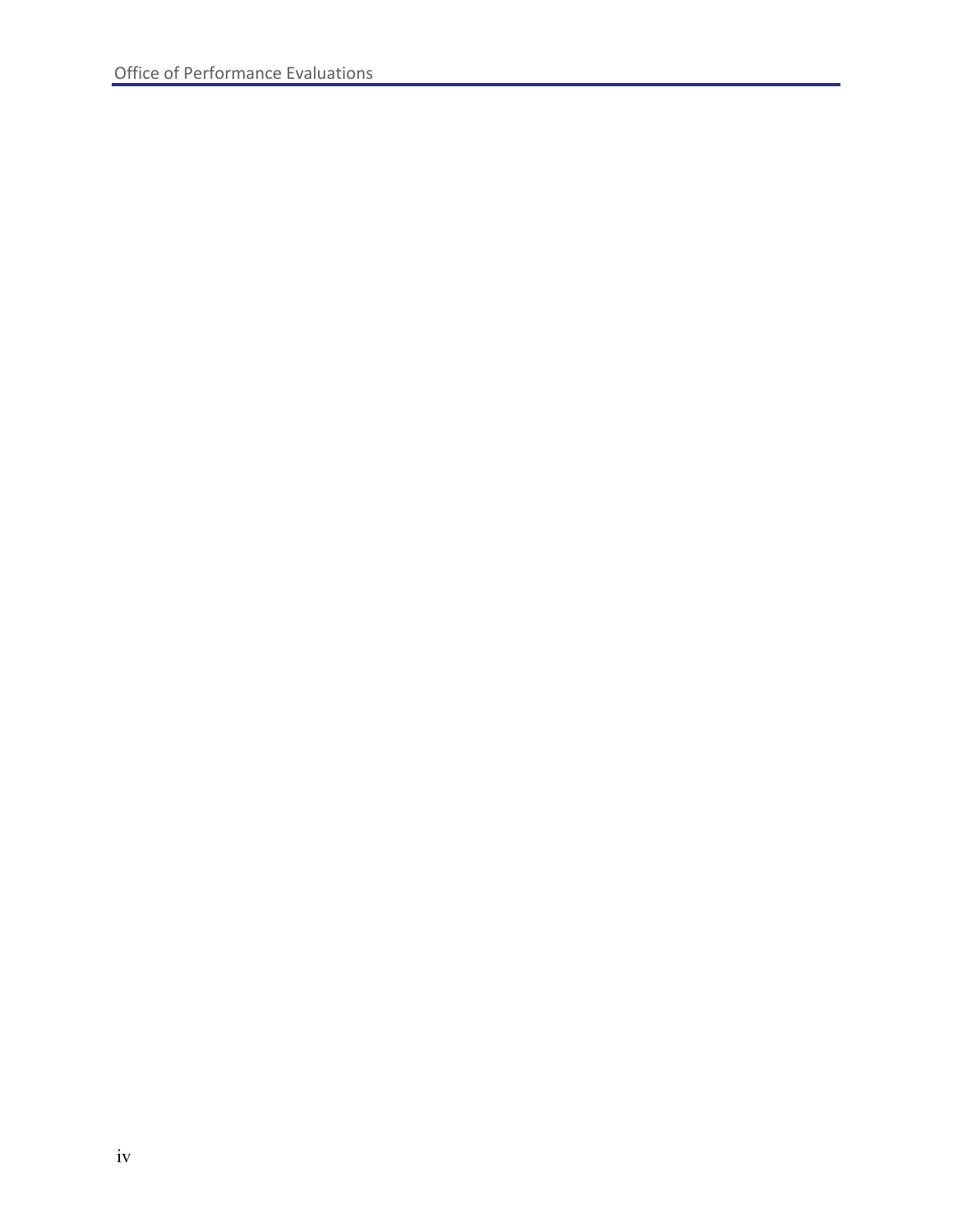# **Table of Contents**

|                  |                                                                      | Page           |
|------------------|----------------------------------------------------------------------|----------------|
|                  |                                                                      | ix             |
| <b>Chapter 1</b> |                                                                      | 1              |
|                  |                                                                      | 1              |
|                  |                                                                      | 1              |
|                  | What Are the Outcomes of an Efficiency Commission?                   | $\overline{2}$ |
|                  |                                                                      | $\overline{2}$ |
|                  |                                                                      | 3              |
| <b>Chapter 2</b> | Identifying Options for an Efficiency Commission                     | 5              |
|                  | What Past Efforts Has Idaho Taken to Establish an Efficiency         | 5              |
|                  | Do Any Best Practices Exist for Effective Efficiency Commissions?    | 6              |
|                  | Did the Governor's 2020 Blue Ribbon Task Force Meet the Six Elements | 9              |
|                  | What Can We Learn from the Experience of Other States?               | 10             |
|                  | What Other Options Exist for Accomplishing the Intent of Efficiency  | 11             |
|                  |                                                                      | 14             |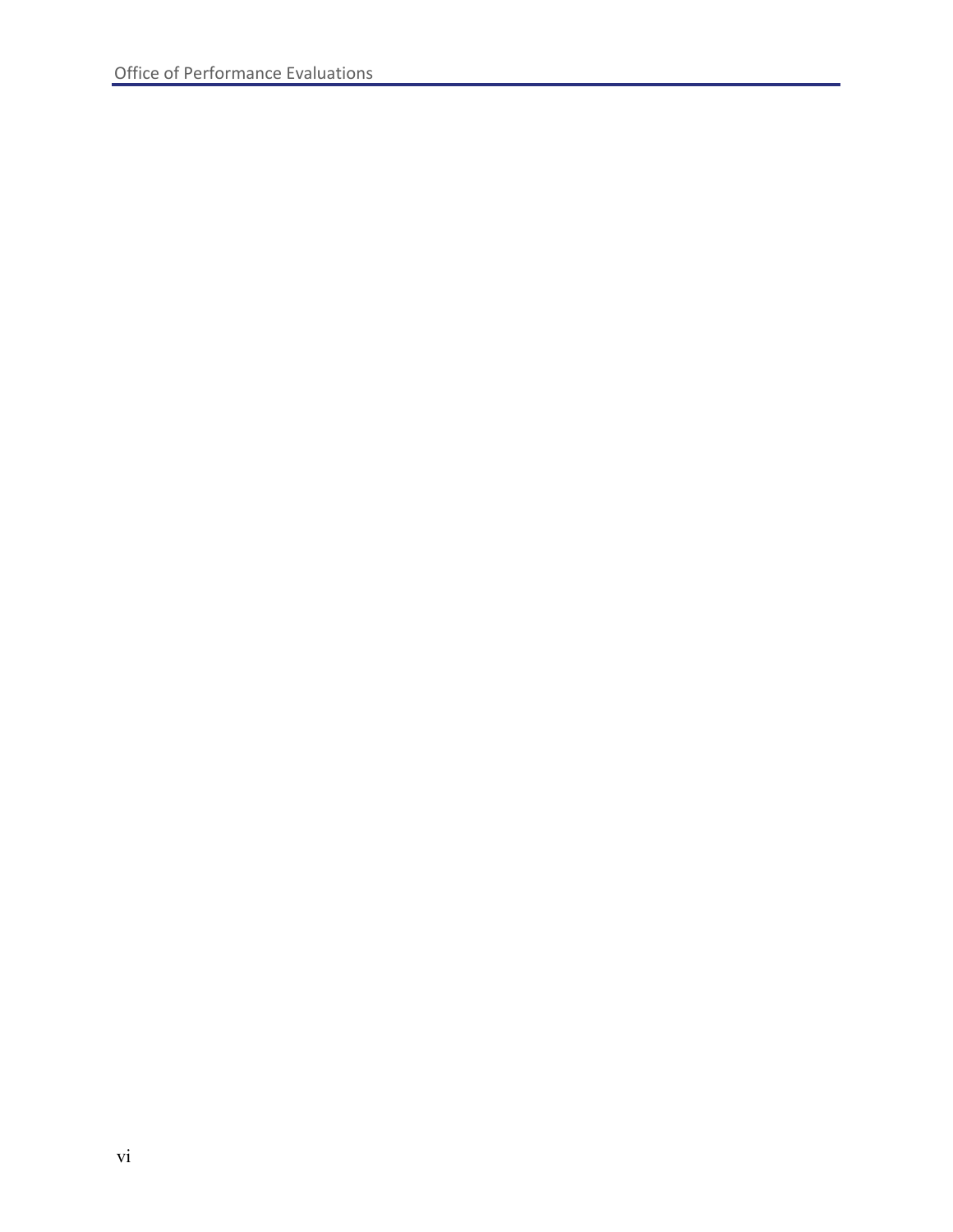# **List of Exhibits**

## **Exhibit 2.1** Common Elements Present in the Governor's 2020 Blue Ribbon Task Force ....................................................................................................... 9 **Exhibit 2.2** Common Elements Shared by Successful State Efficiency Commissions ... 11 Page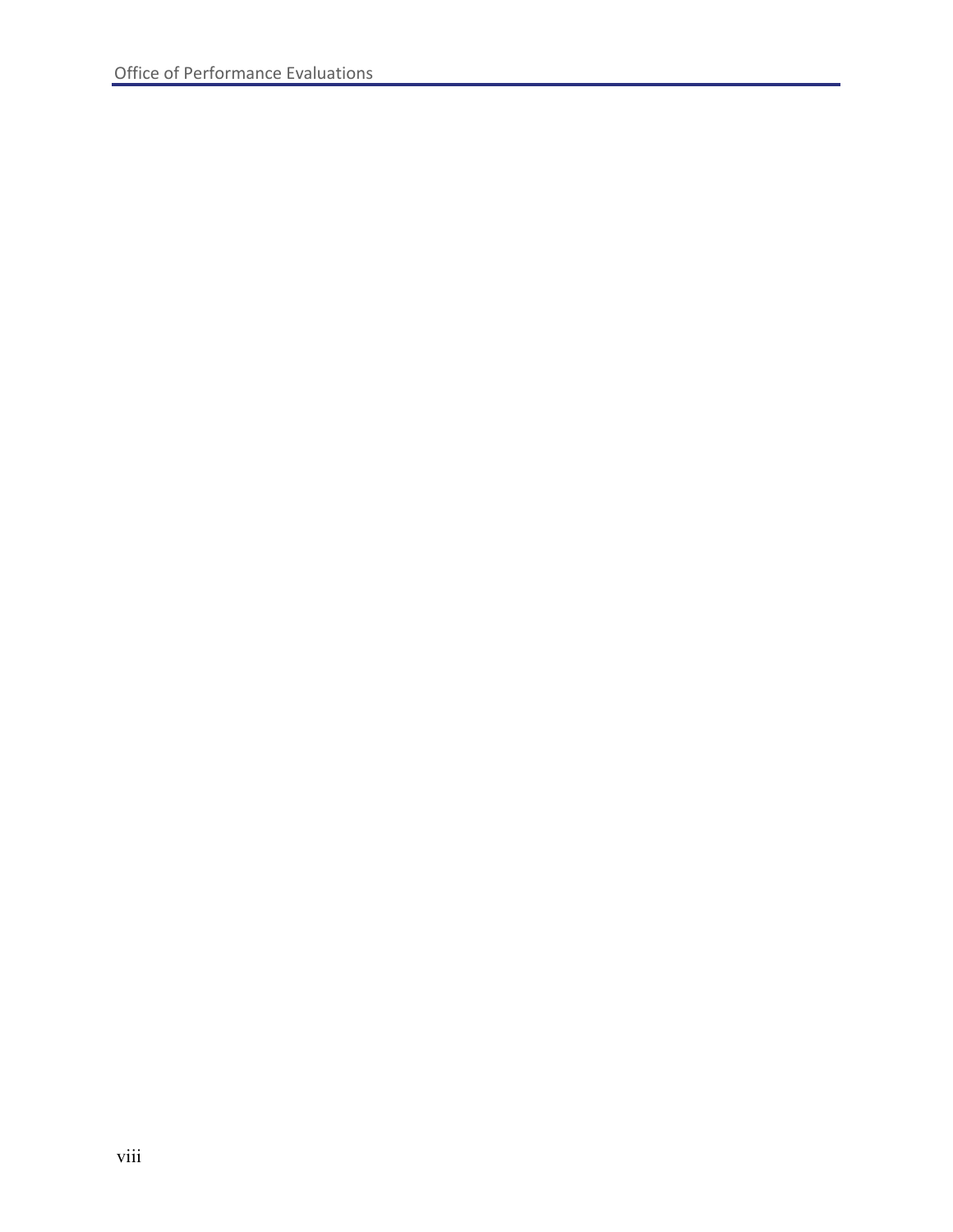# *Executive Summary*  **Establishing an Efficiency Commission**

In response to the recent economic downturn, many states have established efficiency commissions with the intent to improve government services and operations, restructure government, increase efficiencies, and reduce costs through an organized review effort. Knowing that other states have developed efficiency commissions, the Joint Legislative Oversight Committee directed us to identify best practices for establishing an efficiency commission in Idaho by looking at the experience of other states and examining current literature.

*Establishing an Efficiency Commission*

We found that best practices are still emerging. However, we identified six common elements shared among more successful commissions. We also looked at the experiences of two states and identified options that share a similar intent as an efficiency commission.

Because there is value in learning from our experiences, much of our research focused on past reform efforts in Idaho, particularly the Governor's 2020 Blue Ribbon Task Force. We offer two steps for Idaho to consider should a decision be made to pursue an efficiency commission.

#### *Acknowledgements*

We appreciate the assistance of the Department of Labor, the Division of Financial Management, and the Legislative Library.

We also appreciate the input we received from the following members and staff of the Governor's 2020 Blue Ribbon Task Force:

- Chuck Winder, senator and former co-chair of the Blue Ribbon Task Force
- Roger Madsen, director, Department of Labor
- Darrell Manning, former chairman, Idaho Transportation Board
- Nancy Merrill, director, Department of Parks and Recreation
- Randy Nelson, president, Associated Taxpayers of Idaho
- Brian Whitlock, government affairs representative of the Idaho National Laboratory and former chief of staff for former Governor Dirk Kempthorne

Hannah Crumrine of the Office of Performance Evaluations conducted this study, and Margaret Campbell copy edited and desktop published the report.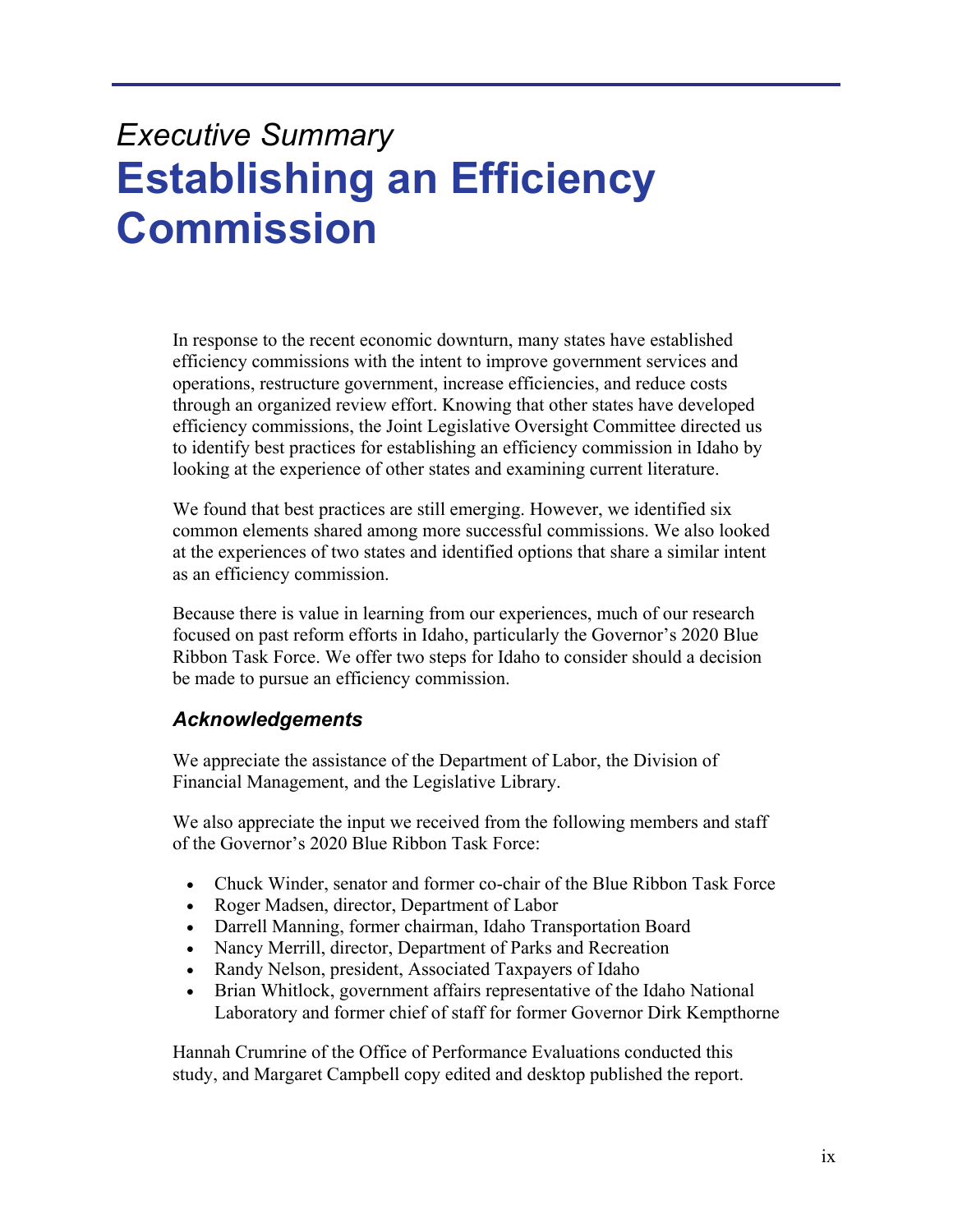We thank the following individuals for their feedback on our draft report:

- Brad Foltman, former administrator, Division of Financial Management
- Jeff Youtz, director, Legislative Services Office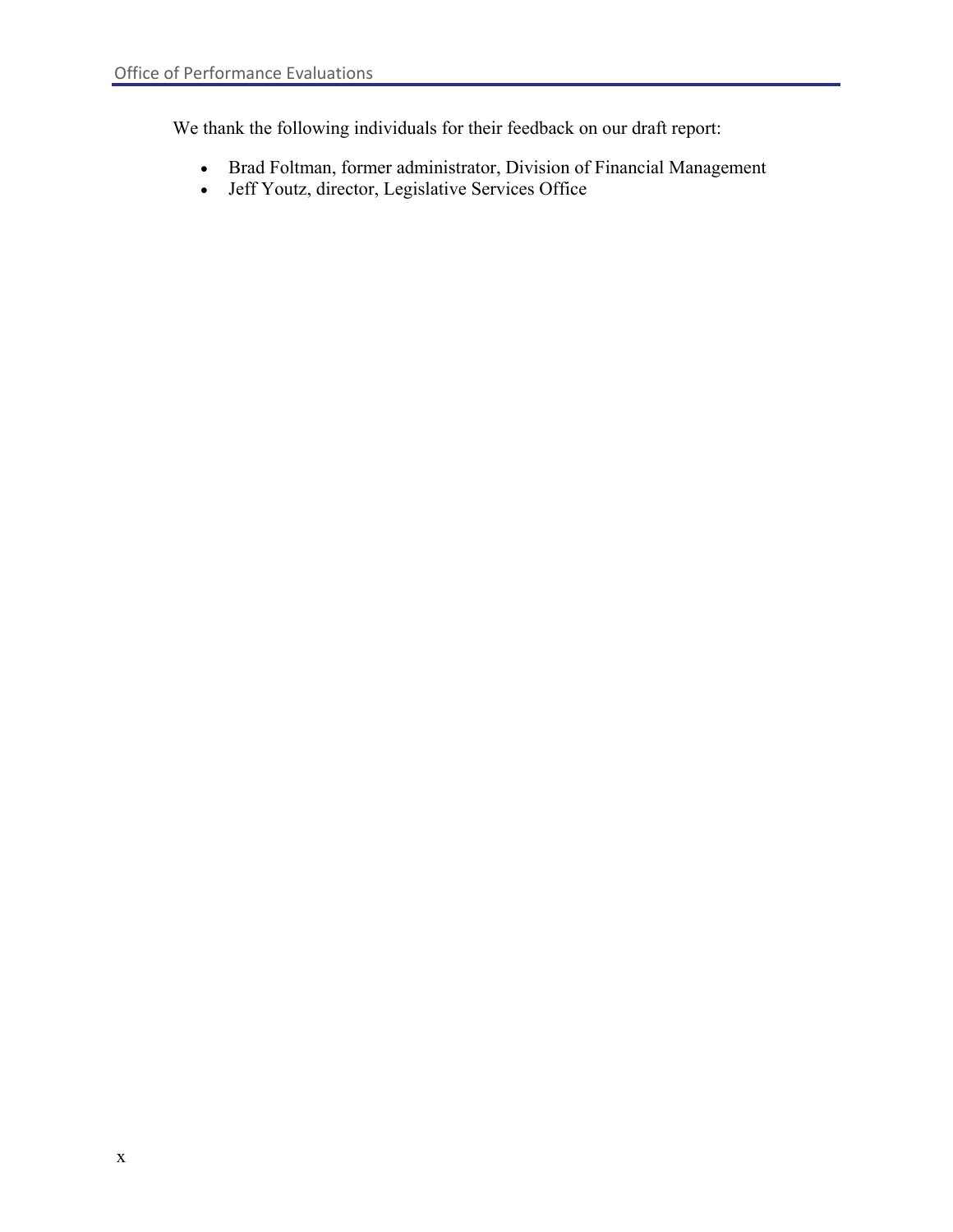# *Chapter 1*  **Introduction**

# **Legislative Interest**

At its March 2011 meeting, the Joint Legislative Oversight Committee directed us to identify best practices for developing an efficiency commission by looking at the experience of other states and examining current literature. Some legislators have expressed interest in possibly establishing an efficiency commission that would examine and recommend improvements to state government operations.

# **What Is an Efficiency Commission?**

 $\overline{\phantom{a}}$  , where  $\overline{\phantom{a}}$  , where  $\overline{\phantom{a}}$  , where  $\overline{\phantom{a}}$  , where  $\overline{\phantom{a}}$ 

An efficiency commission is an all encompassing term for an organized government effort to restructure or reform state operations and services. In 2010, the National Association of State Budget Officers compiled a list of 26 state commissions that have been established by either the executive or the legislative branch in response to the national recession in  $2007$ .<sup>1</sup>

The organization of each commission varies and is unique to each state. Commissions may be made up of legislators, private sector individuals, public employees, or any combination of the three. Efficiency commissions are most often temporary efforts initiated by new governors, legislative leadership, or collaboratively to address budget crises or look at state operations with a fresh perspective. Regardless of the structure of the commissions, the intended purpose is the same. That purpose, defined by the national association, is to "evaluate state government and compose recommendations to reduce costs, improve efficiency, and/or restructure government operations."

<sup>1</sup> The list includes five permanent agencies established before 2007. The Florida Office of Program Policy Analysis and Government Accountability, the Indiana Department of Government Efficiency and Financial Planning, the Maine Joint Standing Committee on Appropriations and Financial Affairs, the Texas Legislative Budget Board, and the Texas Sunset Advisory Commission.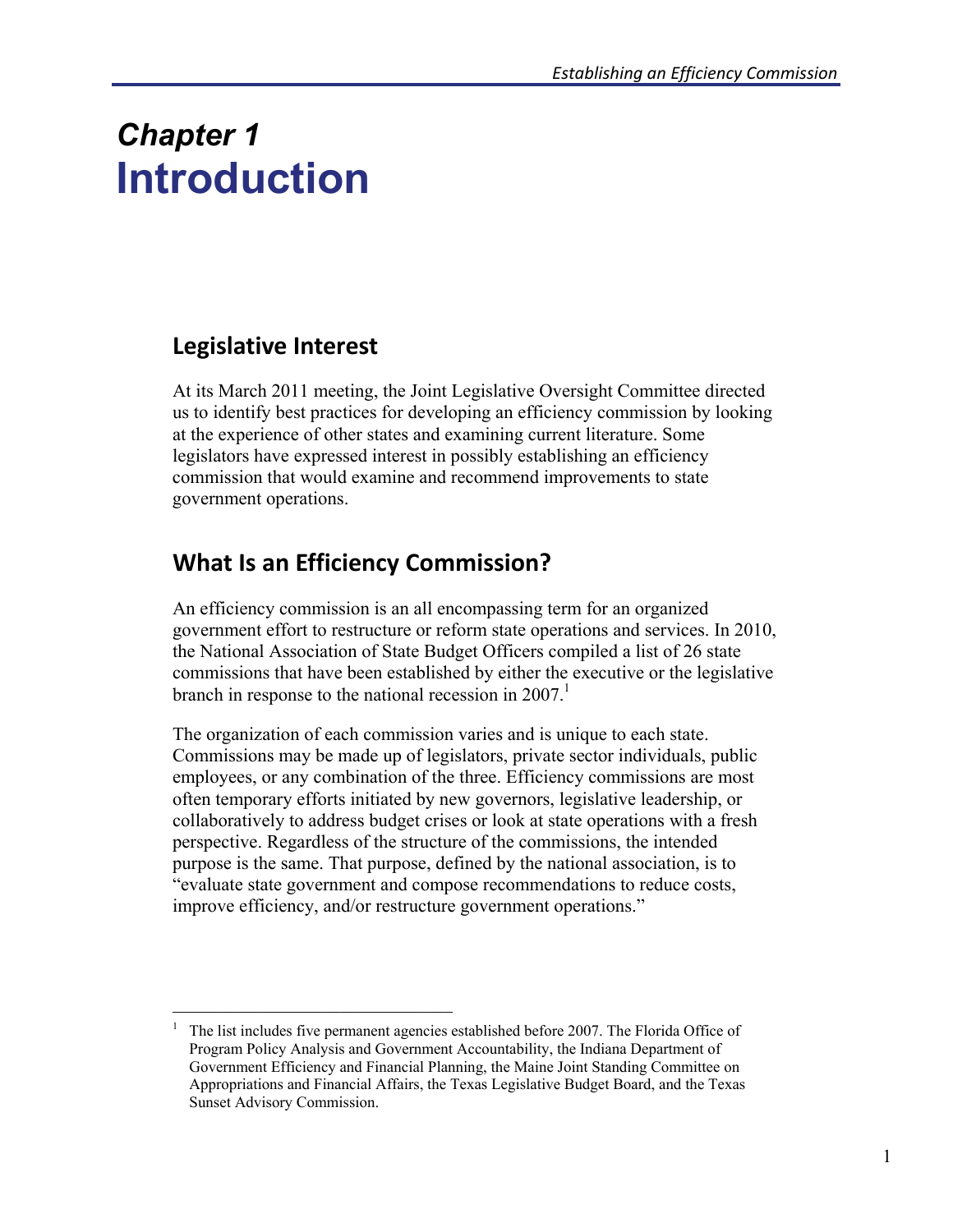# **What Are the Outcomes of an Efficiency Commission?**

The possible outcomes of an efficiency commission are categorized under nine common types of recommendations:<sup>2</sup>

- Consolidate IT infrastructures
- Consolidate similar agency operations
- Establish energy or green initiatives
- Generate revenue
- Privatize operations
- Purchase equipment and supplies as a state-level enterprise
- Reform pension funds
- Review appropriate delivery of state and local services
- Review specific operations across agencies

When efficiency commissions evaluate state government operations and services, they generally make recommendations under these nine categories. Outcomes are realized only when the state implements the commission's recommendations. In addition to implementation, follow-up reviews are needed to examine the success and impact of each implemented recommendation. By following this process, states can eliminate waste and duplication, and improve the efficiency and effectiveness of government operations and services.

# **Methodology**

 $\overline{\phantom{a}}$  , where  $\overline{\phantom{a}}$  , where  $\overline{\phantom{a}}$  , where  $\overline{\phantom{a}}$  , where  $\overline{\phantom{a}}$ 

We used a variety of research methods to collect information for the state to use in deciding whether to establish an efficiency commission:

- Interviewed officials from the Idaho Division of Financial Management
- Identified past efficiency commissions specific to Idaho
- Interviewed members of the Governor's 2020 Blue Ribbon Task Force to learn about past successes and failures in Idaho
- Interviewed and consulted with Bill Leighty, former chief of staff to former Governor Mark Warner of Virginia, about similarities shared by successful efficiency commissions and other options that accomplish the intent of an efficiency commission

<sup>2</sup> The nine types of recommendations were identified by Bill Leighty, former chief of staff to former Governor Mark Warner of Virginia, during an online webinar sponsored by Governing Magazine in 2011.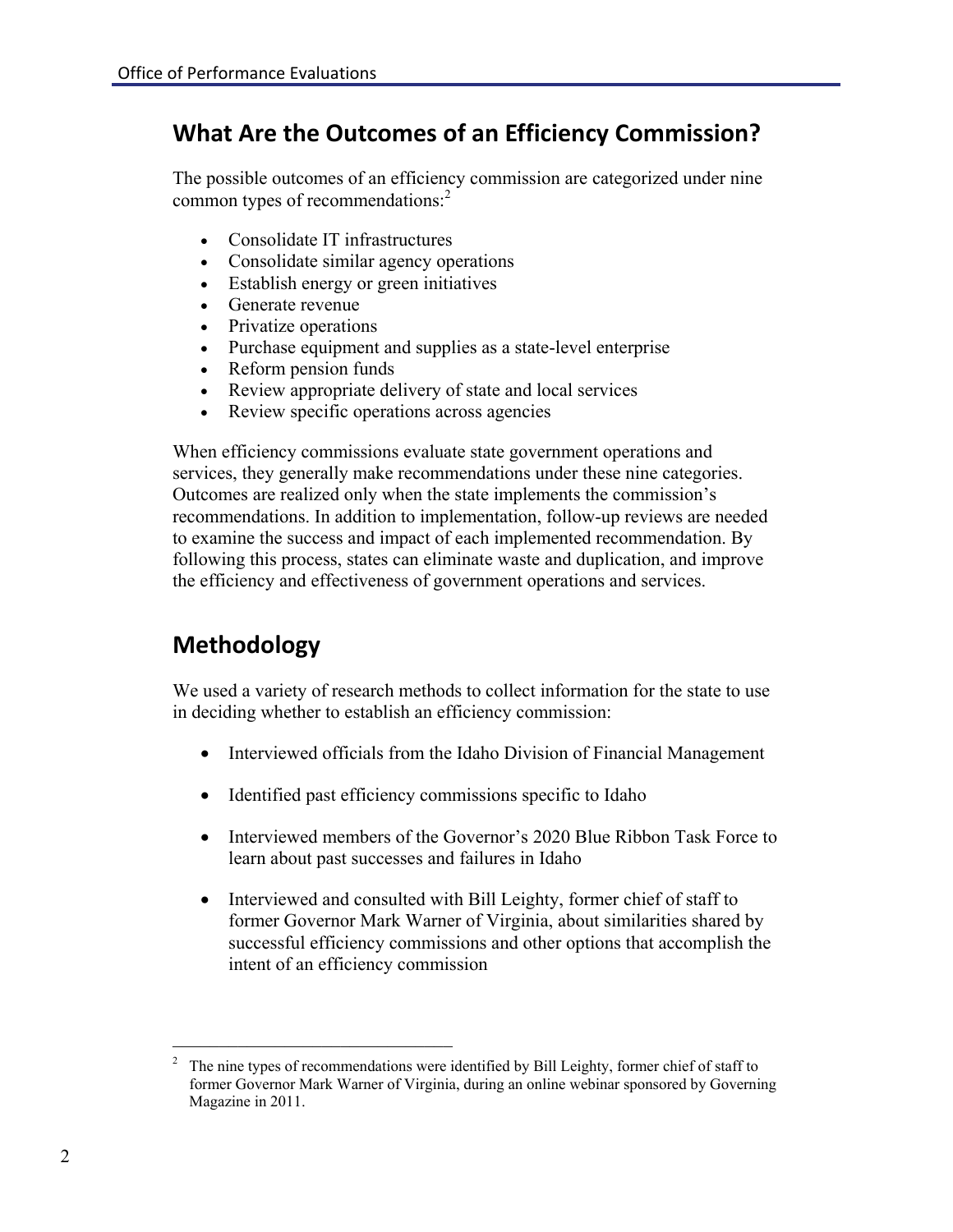- Reviewed a list published online by the National Association of State Budget Officers in 2010 to indentify the number of recent efficiency commissions
- Reviewed a policy research project report from the University of Texas at Austin, "Executing Government Transformation: Case Studies of Implementation Challenges," published by the Lyndon B. Johnson School of Public Affairs in 2008
- Reviewed other available publications specific to efficiency commissions and other options that might accomplish a similar intent
- Interviewed representatives from states with similar efficiency commissions in Georgia and North Carolina to learn what worked well

We had some limitations to our methodology. Relatively little information exists about best practices for efficiency commissions. Consequently, some of the information in our report is anecdotal. Furthermore, documenting and quantifying outcomes associated with efficiency commissions, especially costsavings, is difficult. States also differ in their political and economic environments, making it difficult to determine which practices will work well in Idaho.

# **Report Organization**

Chapter 2 answers the following questions:

- What past efforts has Idaho taken to establish an efficiency commission?
- Do any best practices exist for effective efficiency commissions?
- Did the Governor's 2020 Blue Ribbon Task Force meet the six elements of an effective efficiency commission?
- What can we learn from the experiences of other state efficiency commissions?
- What other options exist for accomplishing the intent of an efficiency commission?
- What next steps should Idaho take?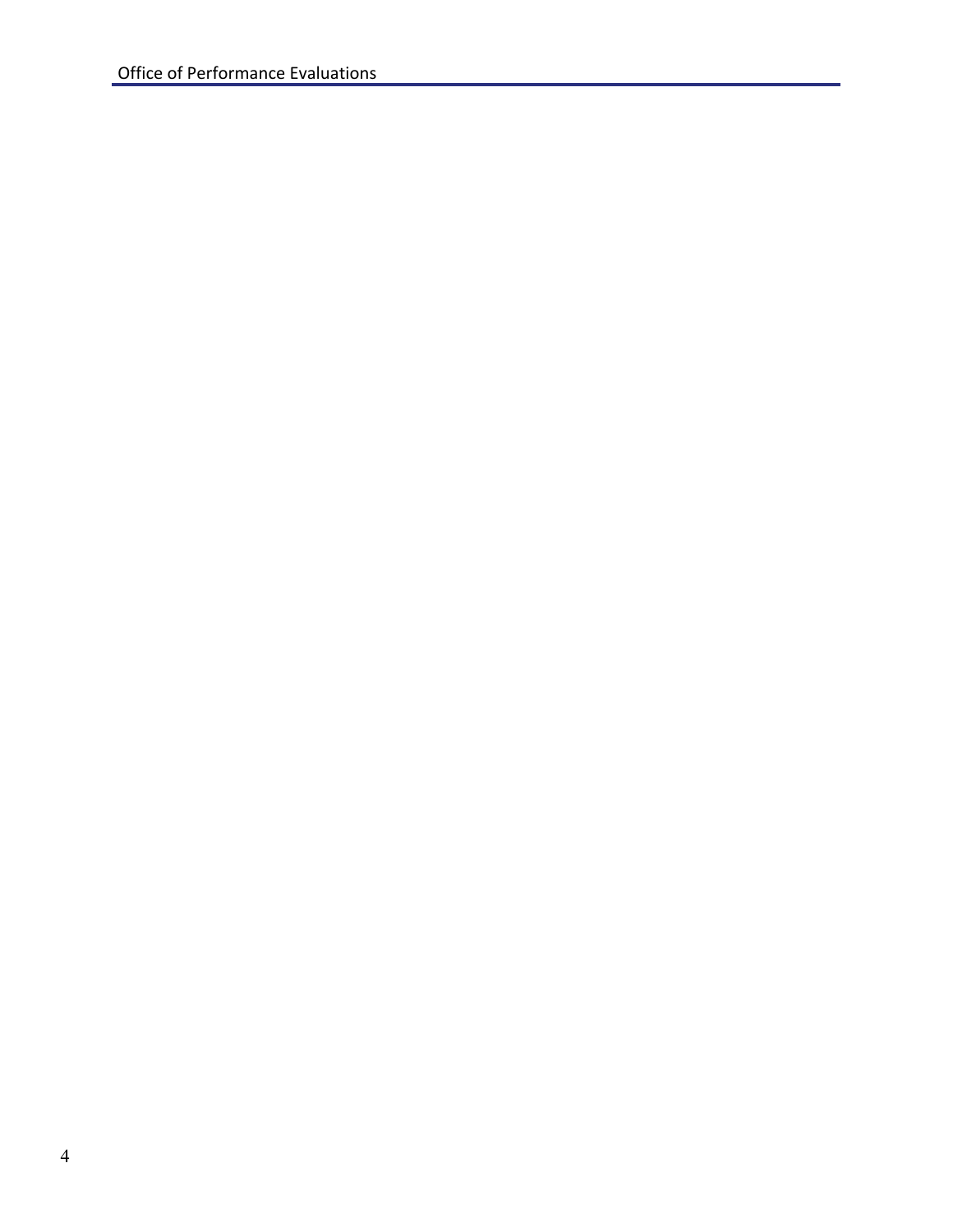# *Chapter 2*  **Identifying Options for an Efficiency Commission**

In this chapter, we discuss six common elements shared among successful efficiency commissions and examine whether other options could produce similar results. The answers to the following questions can determine how and when an efficiency commission will make the best use of government resources.

# **What Past Efforts Has Idaho Taken to Establish an Efficiency Commission?**

The concept of an efficiency commission is not new to Idaho. Since 1919, Idaho has made efforts to reform its government structure no fewer than seven times. These past efforts generally focused on reorganizing the executive branch and examining state expenditures; they have been a mix of legislative or executive initiatives, although the three most recent commissions were led by the executive branch, as illustrated by the following examples.

A constitutional amendment passed by voters in 1972 limited the number of executive agencies to 20. The reform effort was initiated by former Governor Cecil D. Andrus. The effort took nearly two and a half years to complete and changed the structure of Idaho's executive agencies.

The Governor's Management Task Force, established by former Governor John Evans in 1979, was made up of private sector individuals. Its goal was to discover and implement efficiencies in state government. The task force succeeded in passing fourteen pieces of legislation as a result of its efforts.

Idaho's last efficiency commission was established by former Governor Dirk Kempthorne in 2002. We focused our research on the Governor's 2020 Blue Ribbon Task Force because it is Idaho's most recent efficiency commission and most relevant to the discussion of developing a new efficiency commission.

### *The Governor's 2020 Blue Ribbon Task Force*

The Governor's 2020 Blue Ribbon Task Force was established in October 2002. Its mission was to "assess the immediate and long-term needs of the State of Idaho, perform an objective analysis of the organization and structure of State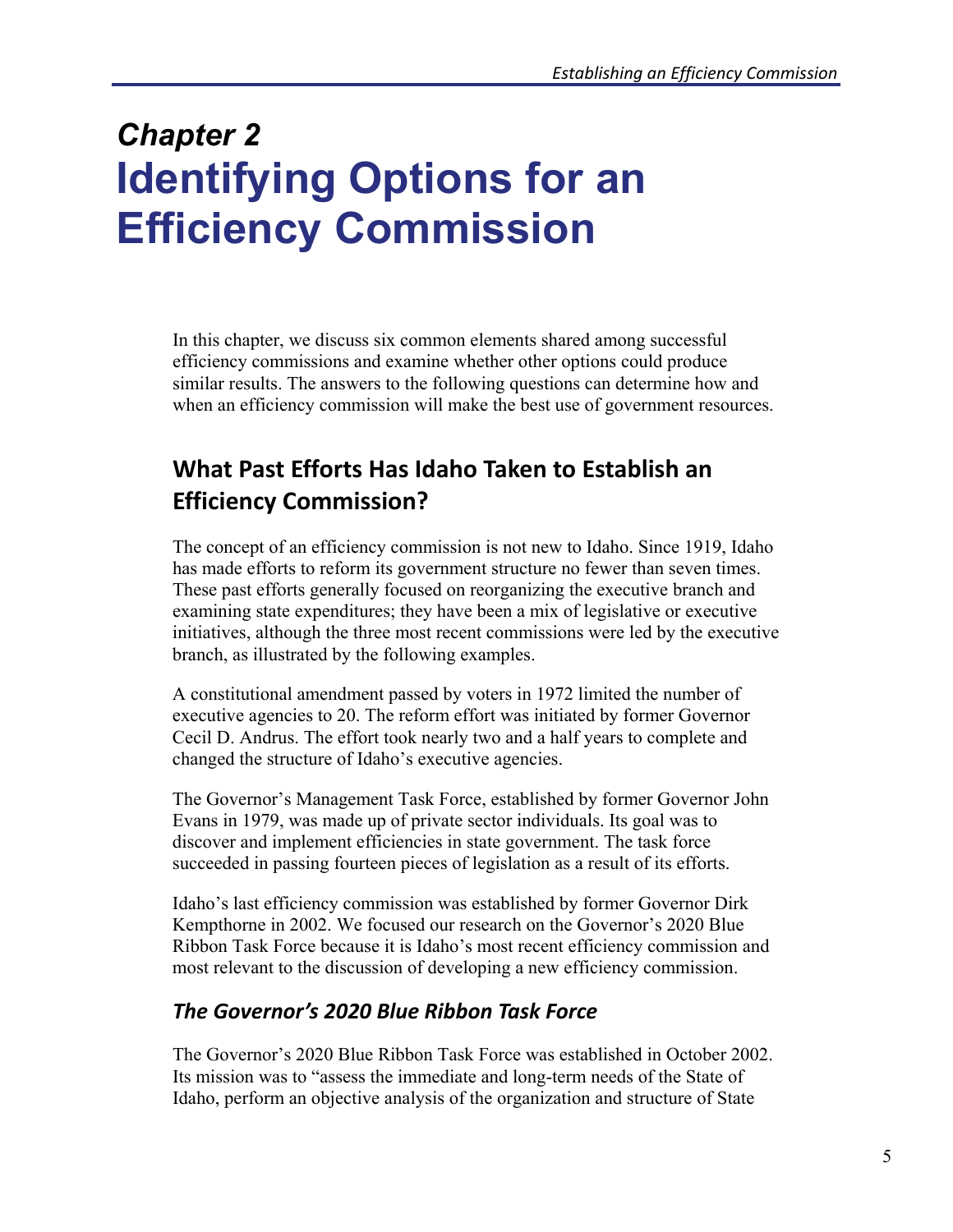Government, and make recommendations that will align the operations of State Government to meet the demands of the 21<sup>st</sup> Century."

The task force was made up two bipartisan co-chairs and 46 members from the private and public sectors. Administrative support was provided by four staff from the Department of Labor. Also providing support were staff from the Office of the Governor and three subject-matter experts from state government.

The task force members were divided into five committees:

- Education
- Government organization and structure
- Health and human services
- Public safety, transportation, and natural resources
- Revenue and economic development

In addition to the administrative staff assisting the task force in general, each committee received administrative support staff from the Department of Labor. The committees also worked with specific staff from the Division of Financial Management and with subject matter experts. The five committees had co-chairs and met several times from October 2002 to June 2003 to review agencies and develop recommendations.

The task force released an interim report in December 2002 and a final report in October 2003. The final report included committee agendas, meeting minutes, and 99 recommendations. The recommendations were categorized as preliminary, intermediate, and long term.

# **Do Any Best Practices Exist for Effective Efficiency Commissions?**

Efficiency commissions can serve a variety of purposes within the range of expected outcomes listed in chapter 1. Although variations of efficiency commissions have been in existence for nearly a century, researchers only recently began looking at what elements make a successful commission.

As a result, best practices for efficiency commissions are still emerging. In the absence of clear best practices, we relied on a graduate research project published by the University of Texas and information presented in an online webinar by Governing Magazine to identify the following six common elements: the political environment, an efficiency commission definition, public and private sector skills, the governmental branches and parties, stakeholder involvement, and a public relations campaign. These elements are shared among more successful efficiency commissions and similar government reform efforts.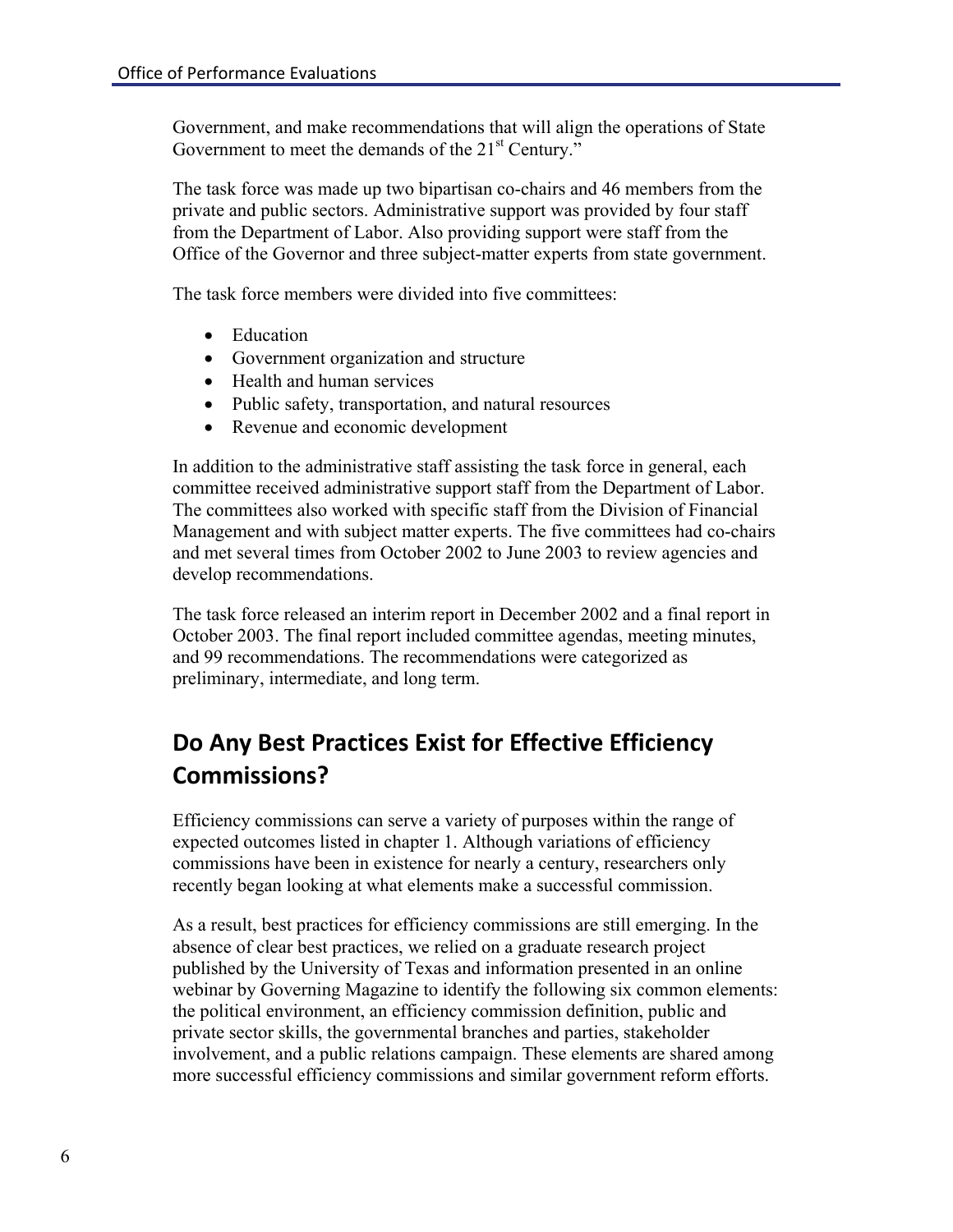### *The Current Political Environment*

An understanding of the current political and economic environment will increase the successful outcome of efficiency commissions. For instance, each state has a unique political environment; what worked well in one state might not necessarily work well in another. Additionally, a commission's objectives should be developed within the larger mission and goals of the current administration. Taking these steps will help commissions identify which efforts may be welcomed and which may be rejected.

A comprehensive knowledge of the economic environment is also necessary to understand the sense of urgency that may accompany any effort. Whether or not the state is initiating an efficiency commission under financial crisis may influence the timeline associated with an effort, the implementation of recommendations, and the follow-up.

## *An Efficiency Commission Definition*

The goals, mission, vision, and desired outcomes of efficiency commissions should be defined from the beginning. A clearly articulated purpose and desired outcomes will help prevent disruptions in the process. Additionally, evaluating all agencies or programs in one single effort may not be feasible; it may be necessary to limit the scope of an efficiency commission.

Efficiency commissions should include implementation and reevaluation strategies in the project plan so they have established a way to monitor progress from the beginning of their efforts. Realistic timelines are also needed to implement and follow up on any recommendations. Because state agencies and programs do not provide the same services or operate the same way, efficiency commissions must have some degree of flexibility in how they will review each agency or program while still accomplishing their mission.

More successful efficiency commissions define the specific role of the commission, any subsequent subcommittees and their members, and the project manager. These individuals should be reminded of any limitations in their duties and responsibilities.

### *Public and Private Sector Skills*

Efficiency commissions should enlist the input of existing agency staff who have institutional knowledge. Agency staff can help commissions fully understand the agencies or program under review. In addition, private sector employees should be included because they often bring fresh perspectives and creative ideas.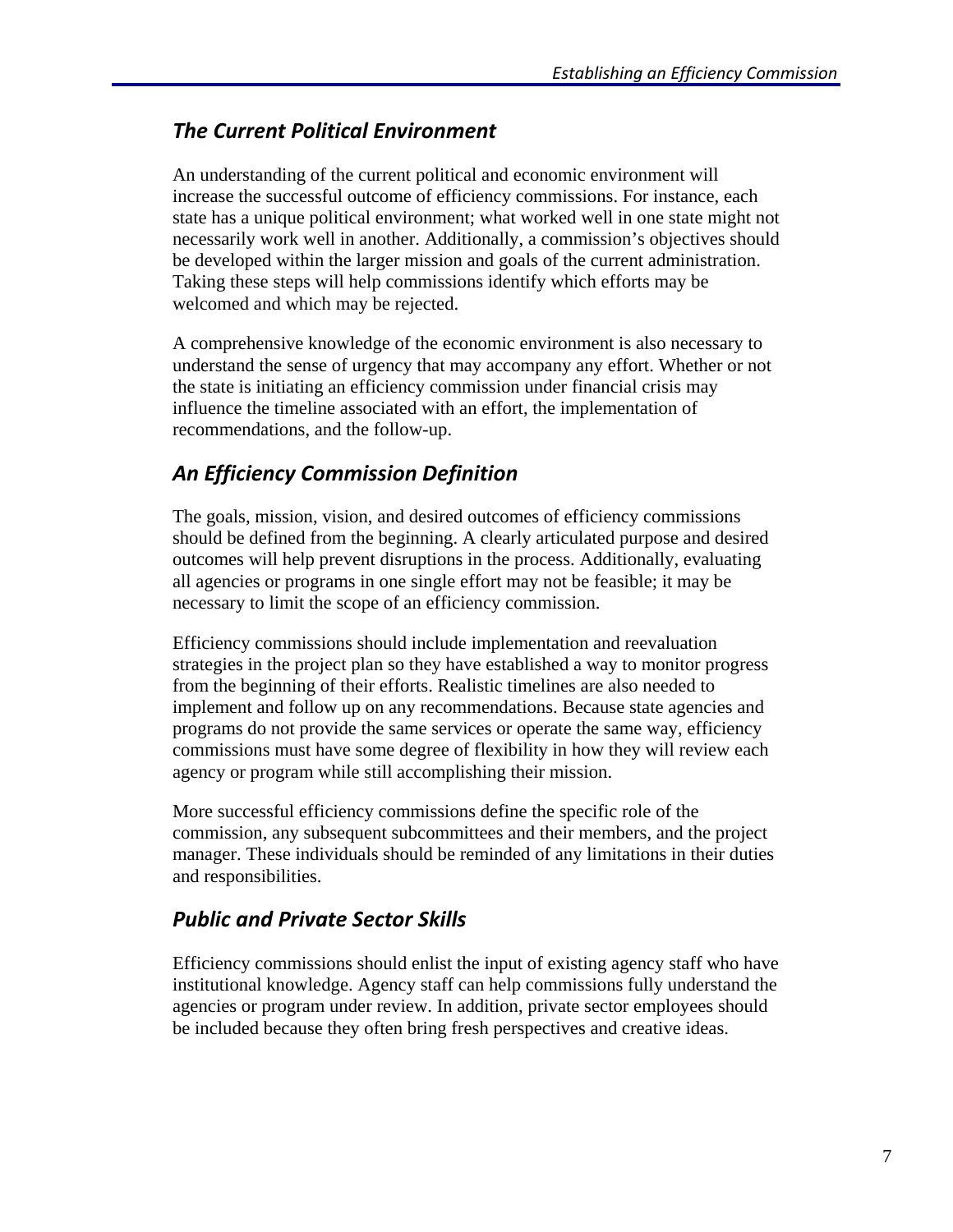Efficiency commissions should understand the differences between the public and the private sectors. Not all private sector ideas are applicable to the public sector. Commissions can rely on their knowledge of the current political environment to identify and understand some of these differences. Finding the right combination of knowledge and diversity will lead to more successful outcomes.

Additionally, efficiency commissions should rely on the knowledge of budget or controller staff to help ensure that any recommendations are fiscally sound, accurate, and feasible. These individuals can also offer quality assurance and accountability to an efficiency commission's findings and recommendations.

#### *The Governmental Branches and Parties*

Although many successful efficiency commissions have been championed by governors, an efficiency commission should secure support from the executive and the legislative branches. Both branches must have similar incentives for seeing an effort through, particularly for recommendations requiring legislative action.

In addition, efficiency commissions should establish a bipartisan joint leadership agreement. Partisan commissions may face opposition with low probability for impact. A commission must be committed to adequate project management, which can lead the effort from the planning phase to the implementation and follow-up phase.

#### *Stakeholder Involvement*

Efficiency commissions should include all relevant stakeholder groups in the project planning phase. When stakeholders are given the opportunity to voice their concerns and ideas, they are less likely to criticize commission efforts and more likely to offer support.

Additionally, efficiency commissions should look for a consensus of public opinion that government change needs to happen. Commissions tend to be more successful when the public already agrees with the timeliness of the effort.

### *A Public Relations Campaign*

Efficiency commissions should develop communication strategies early in the planning phase of their efforts. Press releases should be well thought out and widely distributed to help a commission gain momentum and public support.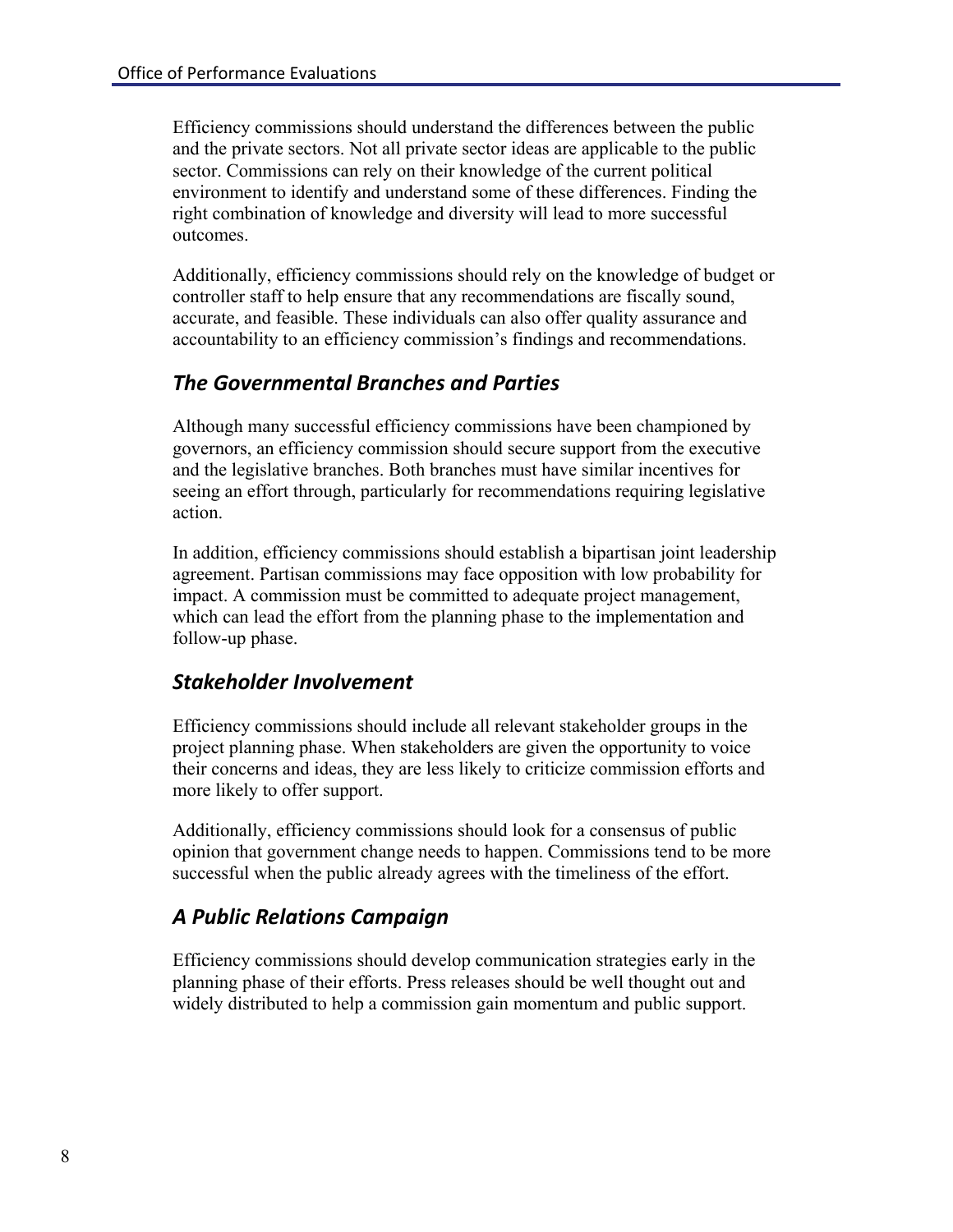# **Did the Governor's 2020 Blue Ribbon Task Force Meet the Six Elements of an Effective Efficiency Commission?**

Looking for best practices and what worked well in other states can provide a useful framework for establishing a successful efficiency commission. However, states are unique in their political environments, making it difficult to determine the best approach for Idaho. Therefore, we assessed the efforts of the Governor's 2020 Blue Ribbon Task Force in relation to the six common elements shared among successful efficiency commissions. Looking at what worked well in Idaho will provide meaningful guidance for any future efforts. As shown in exhibit 2.1, we found the task force modeled three of the elements.

**EXHIBIT 2.1 COMMON ELEMENTS PRESENT IN THE GOVERNOR'S 2020 BLUE RIBBON TASK FORCE** 

| <b>Common Elements</b>            | Task Force |                   |
|-----------------------------------|------------|-------------------|
| Current political environment     |            |                   |
| Efficiency commission definition  |            | Fully present     |
| Public and private sector skills  |            |                   |
| Governmental branches and parties |            | Partially present |
| Stakeholder involvement           |            |                   |
| Public relations campaign         |            |                   |

Source: Office of Performance Evaluations.

We interviewed members and staff of the task force to learn about its strengths and weaknesses. According to the members we interviewed, the task force was timely and aligned with the governor's vision for increasing efficiencies. They noted that the task force was initiated at a time when money was tight and the governor needed consensus on how to move forward. The task force moved quickly, and one task force member we spoke with remembers giving several legislative presentations during the 2003 session.

Members of the task force were selected by their diverse backgrounds, expertise, and leadership positions. The governor was looking for best practices from the public and private sectors and felt it was equally important that the task force include members from both sectors. According to a letter written by the governor in 2002, the task force included a "broad cross-section of Idaho's society and economy."

We found no evidence of formal collaboration between governmental branches. The task force was initiated by the governor and did not include members who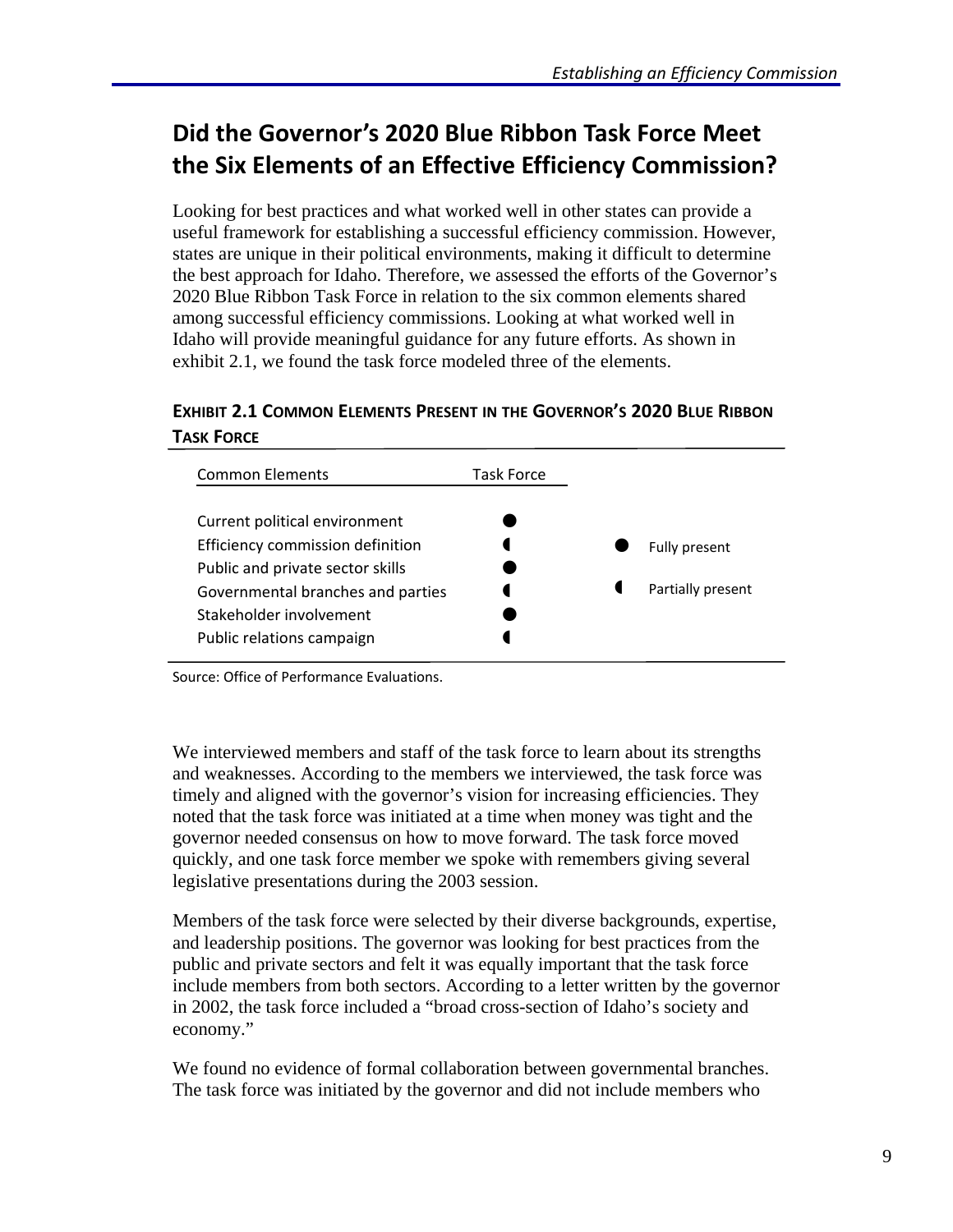were also serving as legislators.<sup>1</sup> There was, however, collaboration between political parties. The task force had bipartisan membership with a co-chair representing each party.

The task force was clearly defined by its mission. Task force members were organized into five subcommittees and given specific instructions on what they were reviewing and how their findings and recommendations should be developed. However, we found the task force's effort lacked a formal and publicized implementation and reevaluation plan. This limitation is further discussed at the end of the chapter.

The task force involved stakeholders using various methods. Citizens could participate by submitting comments and suggestions through a website created specifically for that purpose. According to the task force's final report, it received and reviewed 264 comments through August 18, 2003. The task force also used e-mail to solicit feedback from state employees, and all task force meetings were open to the public.

We heard conflicting information about the presence of a public relations campaign from the task force members and staff. Some said the task force had a public relations campaign to promote its work and gain public support. Others said that while the task force was initially well publicized, the publicity did not continue into the informal implementation phase. Aside from these conflicting statements, we did not find evidence that the task force had a formal public relations campaign.

# **What Can We Learn from the Experiences of Other States?**

We interviewed two states with recently successful efficiency commissions: Georgia and North Carolina. We asked a representative from each efficiency commission to determine whether the six common elements of successful efficiency commissions were present in each state effort. As shown in exhibit 2.2, we found that both states shared four of the six common elements.

#### *Collaboration Among Governmental Branches and Parties*

The representative from Georgia reported collaborating among governmental branches and political parties, but the North Carolina effort did not share this element. Interestingly, the representative from North Carolina told us that a lack of legislative collaboration may have been the commission's only limitation. He felt that the commission could have done a better job by formally involving the legislature because many of its recommendations required legislative action.

 $\overline{\phantom{a}}$  , where  $\overline{\phantom{a}}$  , where  $\overline{\phantom{a}}$  , where  $\overline{\phantom{a}}$  , where  $\overline{\phantom{a}}$ 

At least five former legislators served on the task force.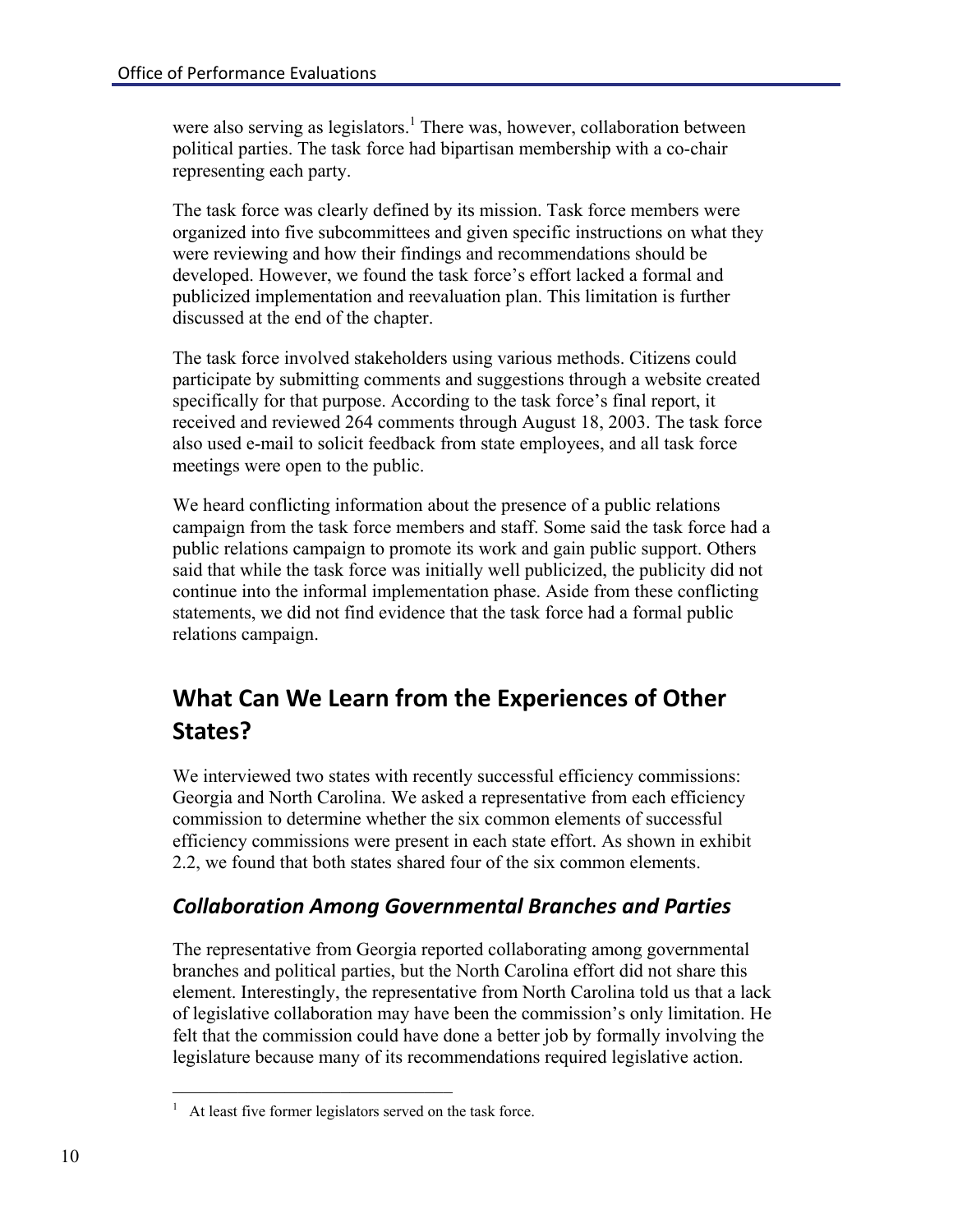| Current political environment<br>x<br>x<br>Efficiency commission definition<br>x<br>x<br>Public and private sector skills<br>x<br>x<br>Governmental branches and parties<br>x | <b>Common Elements</b>  | Georgia | North Carolina |
|-------------------------------------------------------------------------------------------------------------------------------------------------------------------------------|-------------------------|---------|----------------|
|                                                                                                                                                                               |                         |         |                |
|                                                                                                                                                                               |                         |         |                |
|                                                                                                                                                                               |                         |         |                |
|                                                                                                                                                                               |                         |         |                |
|                                                                                                                                                                               |                         |         |                |
|                                                                                                                                                                               | Stakeholder involvement | x       | x              |
| Public relations campaign                                                                                                                                                     |                         |         |                |

**EXHIBIT 2.2 COMMON ELEMENTS SHARED BY SUCCESSFUL STATE EFFICIENCY COMMISSIONS** 

Source: Office of Performance Evaluations.

#### *A Public Relations Campaign*

Neither state reported having a public relations campaign. Although North Carolina did not have a public relations campaign, its effort was closely tied to the governor's communication network and received good media coverage. The representative from Georgia told us that the absence of a public relations campaign was the commission's only limitation. He said a public relations campaign may have helped paint a more comprehensive picture of the effort for the public.

#### *Shared Commission Strengths*

 $\overline{\phantom{a}}$  , where  $\overline{\phantom{a}}$  , where  $\overline{\phantom{a}}$  , where  $\overline{\phantom{a}}$  , where  $\overline{\phantom{a}}$ 

To learn what made the Georgia and North Carolina efficiency commissions successful, we asked each representative to identify the strengths of their effort. Both representatives said that commitment to the efficiency commission contributed to a successful outcome. They also indicated that the quick pace of their commission's ability to make findings and implement recommendations was a strength. The representative from Georgia emphasized that success is a matter of implementation.

# **What Other Options Exist for Accomplishing the Intent of Efficiency Commissions?**

In 2008, the National Conference of State Legislators reported that at least 38 states conduct performance audits or program evaluations.<sup>2</sup> Additionally, nine

<sup>2</sup> The number 38 is reported from an updated list we received from the National Conference of State Legislatures.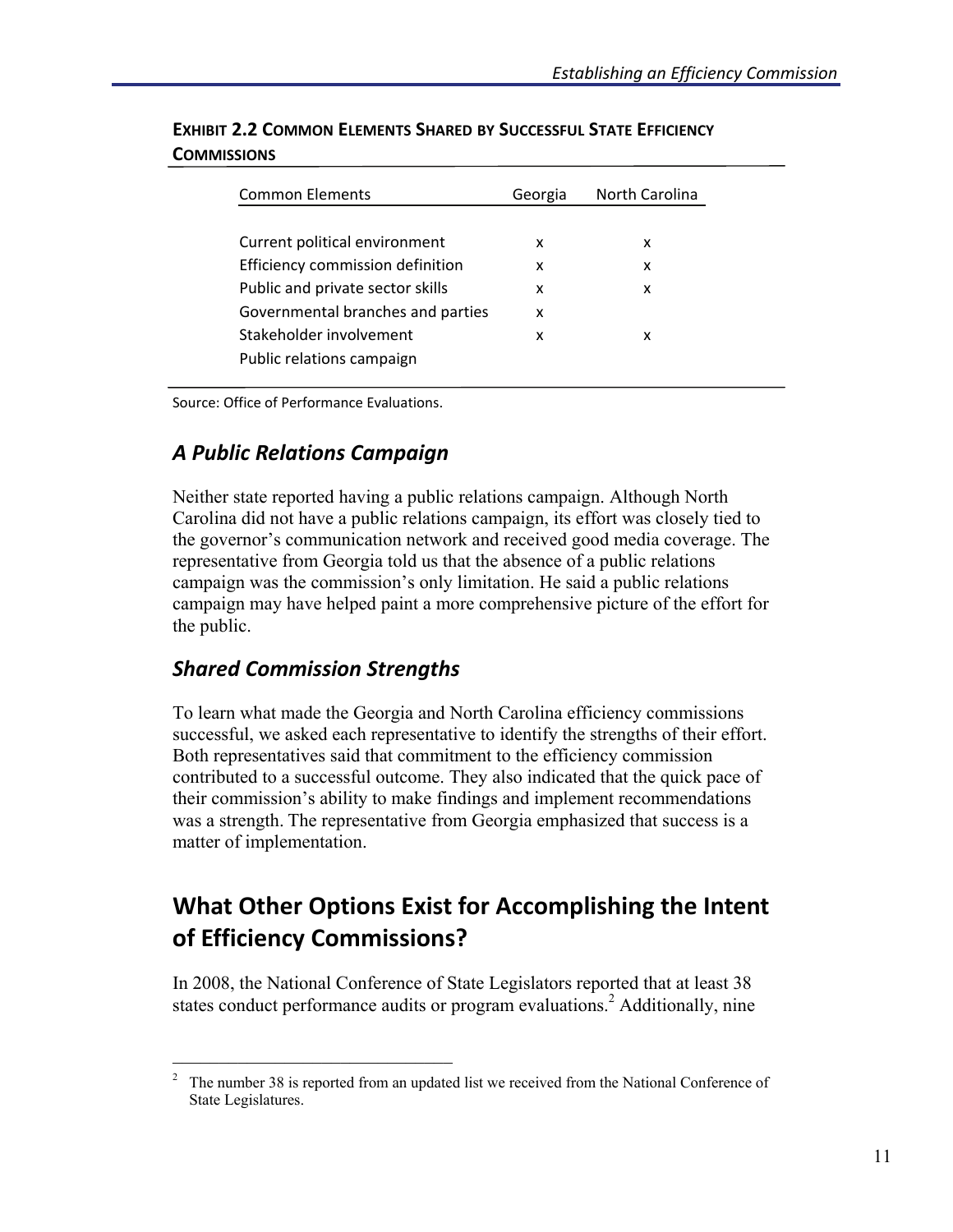state offices conduct sunset reviews. Of those nine state offices, only Texas has a legislative committee dedicated solely to sunset reviews.<sup>3</sup>

Performance audits/program evaluations and sunset reviews are discussed below as options with a purpose similar to efficiency commissions—to eliminate waste and duplication in governmental services and operations. Operational reviews are also discussed as another option that shares a similar purpose. However, these options differ in some fundamental ways. Performance audits/program evaluations and sunset reviews are permanent programs of state government with a compliance component, whereas efficiency commissions and operational reviews are temporary in nature.

#### *Performance Audits and Program Evaluations*

The 2008 National Conference of State Legislators report found that 38 legislative offices conduct performance audits and program evaluations similar to the committee that governs us, the Joint Legislative Oversight Committee. Our bipartisan committee has eight members equally divided between the Senate and House of Representatives. As nonpartisan staff, we receive performance evaluation topics from the committee during each legislative session but conduct all evaluations independent of the committee.

We work within a defined scope to address the committee's specific questions or concerns. This process ensures we make recommendations that are responsive to the needs of the Legislature. We also involve agencies under review throughout the evaluation process to ensure that our findings are accurate.

Unlike efficiency commissions, our work assures independence and nonpartisanship. We are guided by auditing and evaluation standards and have the capability to use a wide range of methodologies. In addition, our work product undergoes an extensive quality control process. As part of our evaluation process, we conduct follow-up reviews to assess the implementation and outcome of our recommendations.

### *Sunset Commission*

 $\overline{\phantom{a}}$  , where  $\overline{\phantom{a}}$  , where  $\overline{\phantom{a}}$  , where  $\overline{\phantom{a}}$  , where  $\overline{\phantom{a}}$ 

Texas is the only state we identified with a permanent commission dedicated to sunset reviews.<sup>4</sup> The Texas Sunset Advisory Commission is made up of ten legislators and two public members. Commission staff use criteria outlined in

<sup>3</sup> Many of the 38 state offices conduct more than one type of review activity. For instance, the Washington Joint Legislative Audit and Review Committee conducts both performance audits

and sunset reviews.<br><sup>4</sup> Texas has a separate legislative office that conducts performance audits and financial audits. Because both agencies share a similar goal of finding efficiencies in state government, they often coordinate efforts to reduce duplication.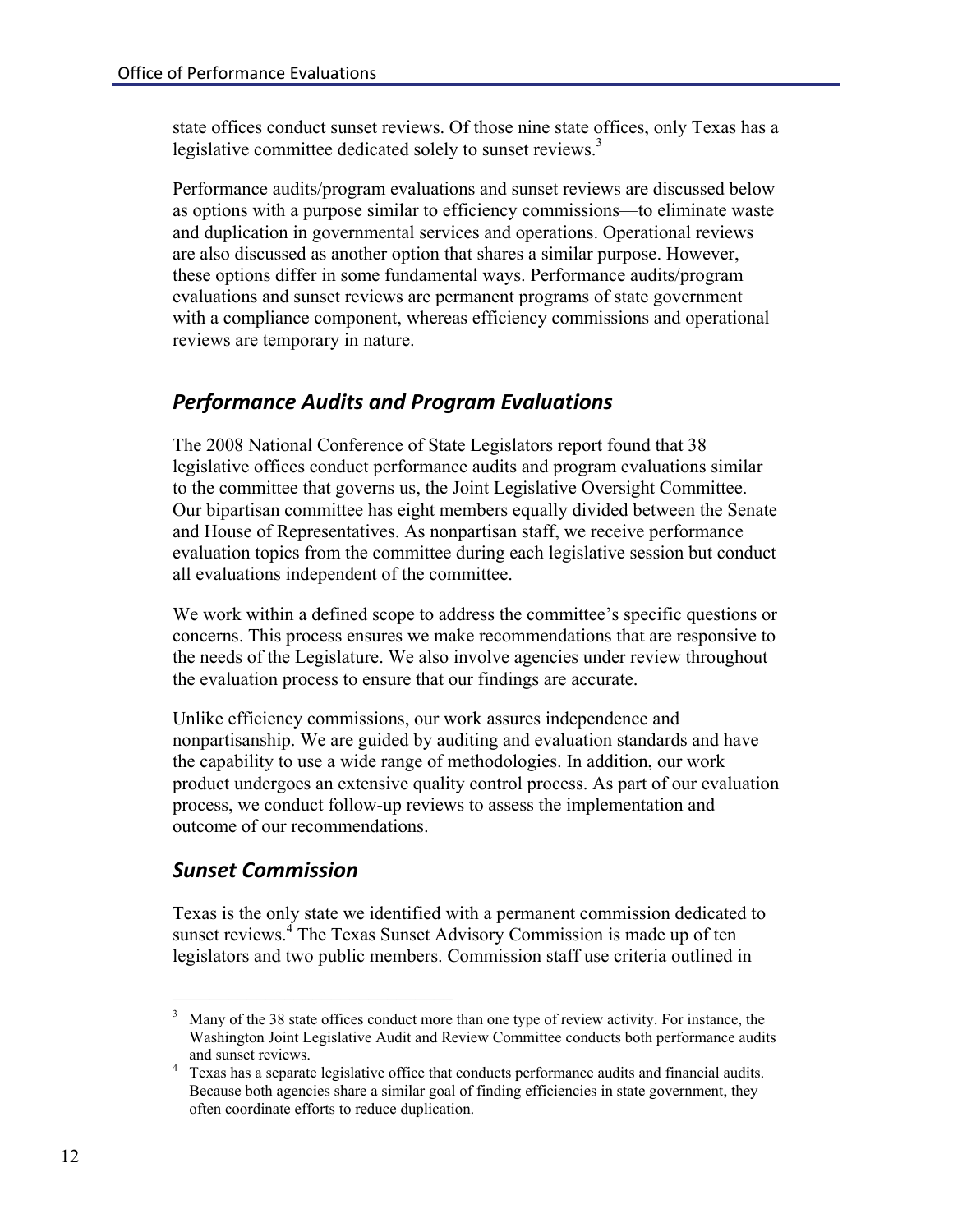statute to review agencies or programs within an agency. The commission typically conducts from 25 to 30 reviews biennially in preparation for the legislature, which meets every two years. Approximately 130 agencies are under the authority of the commission, and they are reviewed about once every 12 years.

After the commission receives a staff report with findings about an agency, it makes a recommendation to the legislature. The recommendation will be to either abolish or continue the agency. A sunset bill from the legislature is required to continue the agency.<sup>5</sup> If no legislative action is taken, the agency is automatically abolished with the potential of having up to one year to close operations. If the commission recommends the legislature continue the agency, it must provide draft legislation to continue the agency for 12 years and any needed changes to improve the agency.

By reviewing state agencies and programs on a permanent rotating schedule, the Texas commission serves a similar purpose as an efficiency commission. Much like legislative performance evaluation offices, the work of the sunset commission is guided by a set of standards.

### *Operational Review*

In 2010, Virginia's governor established a temporary operational review task force following a recommendation from the Governor's Commission on Government Reform and Restructuring. The task force had less than three months to review 12 specific areas of government, identify operational cost savings, and present its findings to the commission.

Each of the 12 areas was assigned a team made up of a state, local, and private representative and one agency staff. The following 12 areas were reviewed by each team:

- Accounts receivable
- Asset inventory and management
- Banking services
- Energy usage
- Fleet management
- Health and risk management for insurance
- Phone and data usage
- Printer, copier, and fax machine usage
- Surplus property
- Travel
- Waste management
- Water usage

 $\overline{\phantom{a}}$  , where  $\overline{\phantom{a}}$  , where  $\overline{\phantom{a}}$  , where  $\overline{\phantom{a}}$  , where  $\overline{\phantom{a}}$ 

 $<sup>5</sup>$  If the bill fails, the program is abolished.</sup>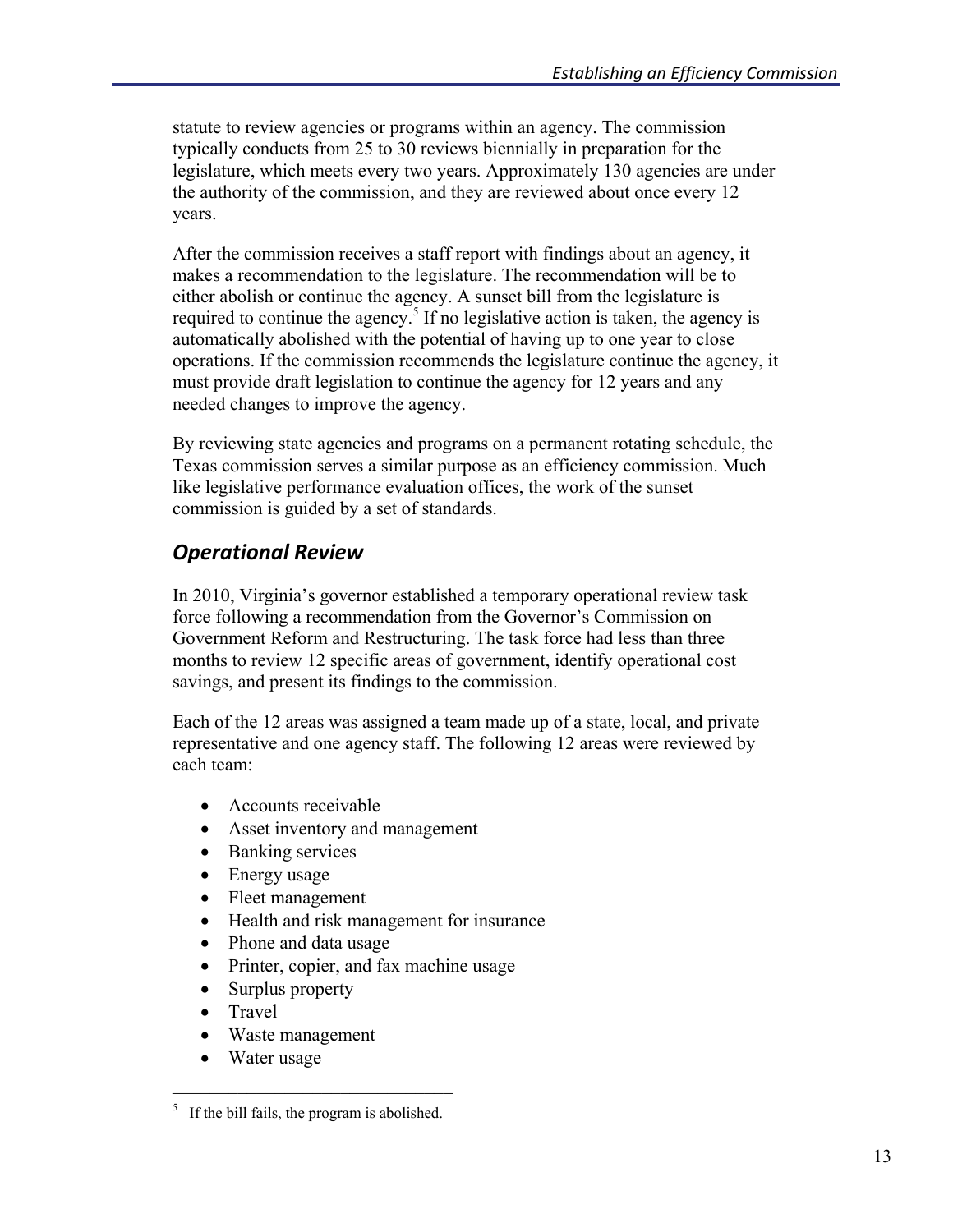Members from the 12 teams were asked to work with the comptroller to determine estimates of total spending. The members identified best practices to manage costs, determined the price or usage reductions that would result from using the newly defined best practices, and identified the potential cost savings associated with the best practices. By looking for cost savings, an operational review can have a similar intent as an efficiency commission. However, efficiency commissions typically accomplish more than just cost savings such as improved government operations and services.

# **What Next Steps Should Idaho Take?**

The Governor's 2020 Blue Ribbon Task Force has not received much attention since former Governor Kempthorne left office in 2006. To date, no formal follow-up has taken place to determine the implementation status or effectiveness of the task force's 99 recommendations, although we were told by task force staff that the former governor, with the assistance of his chief of staff, acted on many of the recommendations.

Some of the task force members and staff we spoke with could not recall whether the task force had an overall action plan to implement and reevaluate recommendations outside of their committees. Others felt that the governor's departure from office and a change in administration may have contributed to the task force's inability to implement all of the recommendations. Interestingly, the task force's final report indicated that the co-chairs were responsible for an action plan to implement and reevaluate, not the governor. However, the cochairs had no authority to implement the recommendations, especially without the support of the former governor.

We found that the task force lacked collaboration between the branches of government. Also, it did not have a formal public relations campaign that publicized the completion of the task force's work or any implementation efforts by the former governor and his staff. The absence of these two elements may have also contributed to the lack of a formal follow-up review process that could have determined the number of implemented recommendations or the outcomes resulting from implementation.

#### *Reviewing the Task Force Recommendations*

Our review of the task force's final report found that many of the findings and recommendations presented by the task force may still be relevant today. For instance, since 2002, 18 of our evaluations have addressed topics similar to at least 12 of the 99 recommendations, indicating that some of the issues raised by the task force continue to be relevant.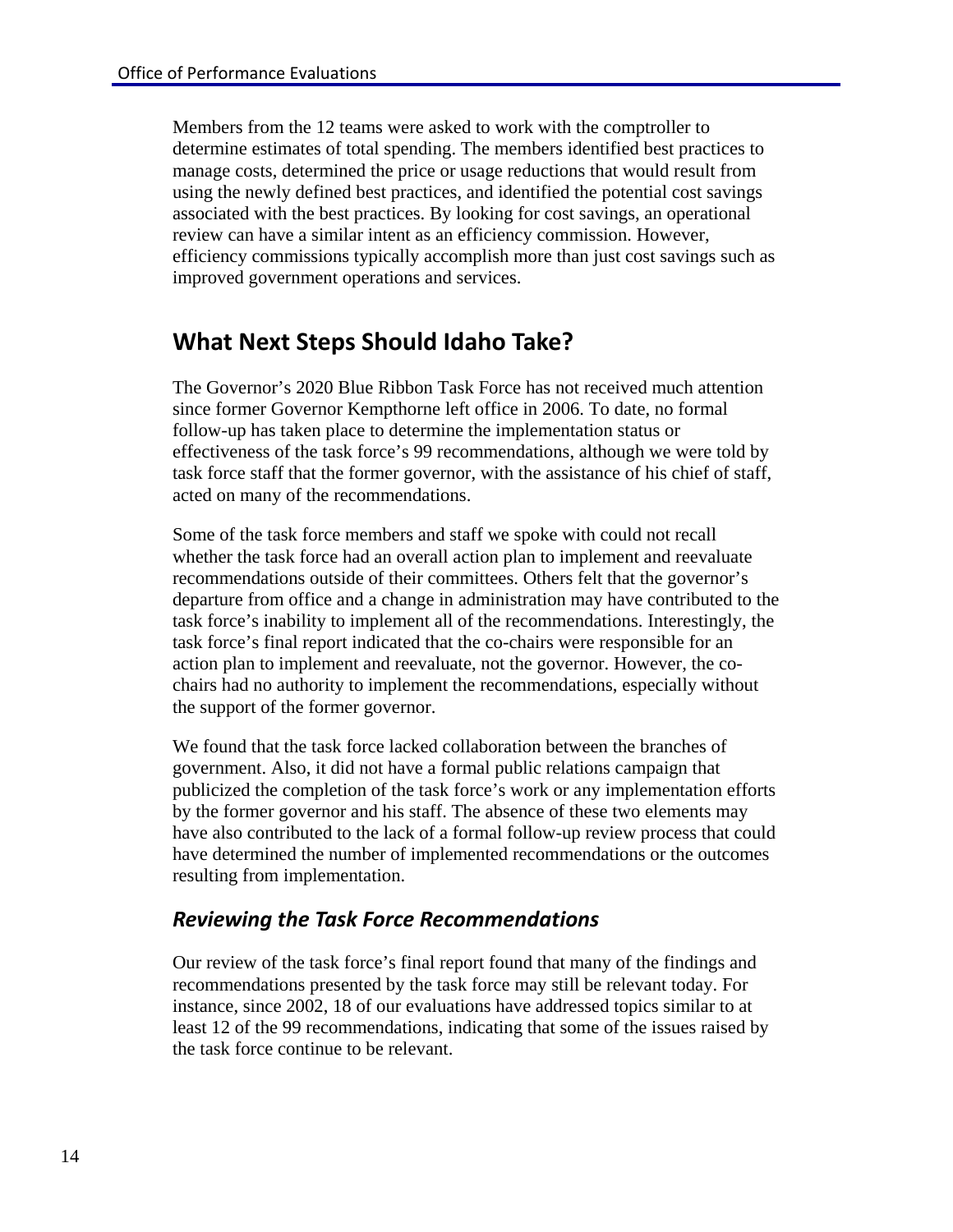For example, the task force's education committee recommended the state develop a plan to help school districts share the cost of services and authorize the formation of service groups to improve the quality and availability of specific services in small and rural school districts. In 2009, we were asked to study the feasibility of school district services consolidation, and we recommended similar solutions.

Because of the continued interest in the topics addressed by the task force, we believe reassessing the work done by the Governor's 2020 Blue Ribbon Task Force could be the best use of state resources. Rather than disregard the work of the most recent efficiency commission, a reevaluation of the 99 recommendations should be conducted to determine which recommendations are implemented, which are no longer relevant, and which are still applicable today and should be acted on.

A collaborative review of the Governor's 2020 Blue Ribbon Task Force recommendations by the legislative and the executive branches will prevent any unnecessary duplication of efforts by a new commission. Collaboration between governmental branches is one of the six elements we identified and would result in a more successful outcome. This approach also recognizes that the administration of government is continuous and efforts to reform government should not hinge on changes in either executive or legislative leadership.

### *Establish an Efficiency Commission in Idaho*

After reviewing the task force recommendations, it may be determined that an efficiency commission is still needed. We suggest incorporating the six elements of more successful efficiency commissions in the planning and development phase of an efficiency commission, paying particular attention to implementation and reevaluation. More than one individual we spoke with expressed a concern that all too often studies and reports with valuable recommendations intended to eliminate waste and duplication in government services and operations end up on a shelf collecting dust.

We also recognize that Idaho is unique and depending on the purpose and scope of a new efficiency commission, it may not be necessary to apply all six elements. The new commission will have to use its judgment to determine which elements to apply and the degree to which they are applied.

Additionally, most individuals in Idaho and from other states we spoke with believe efficiency commissions are more effective when they are temporary in nature but with clearly defined implementation and follow-up plans.